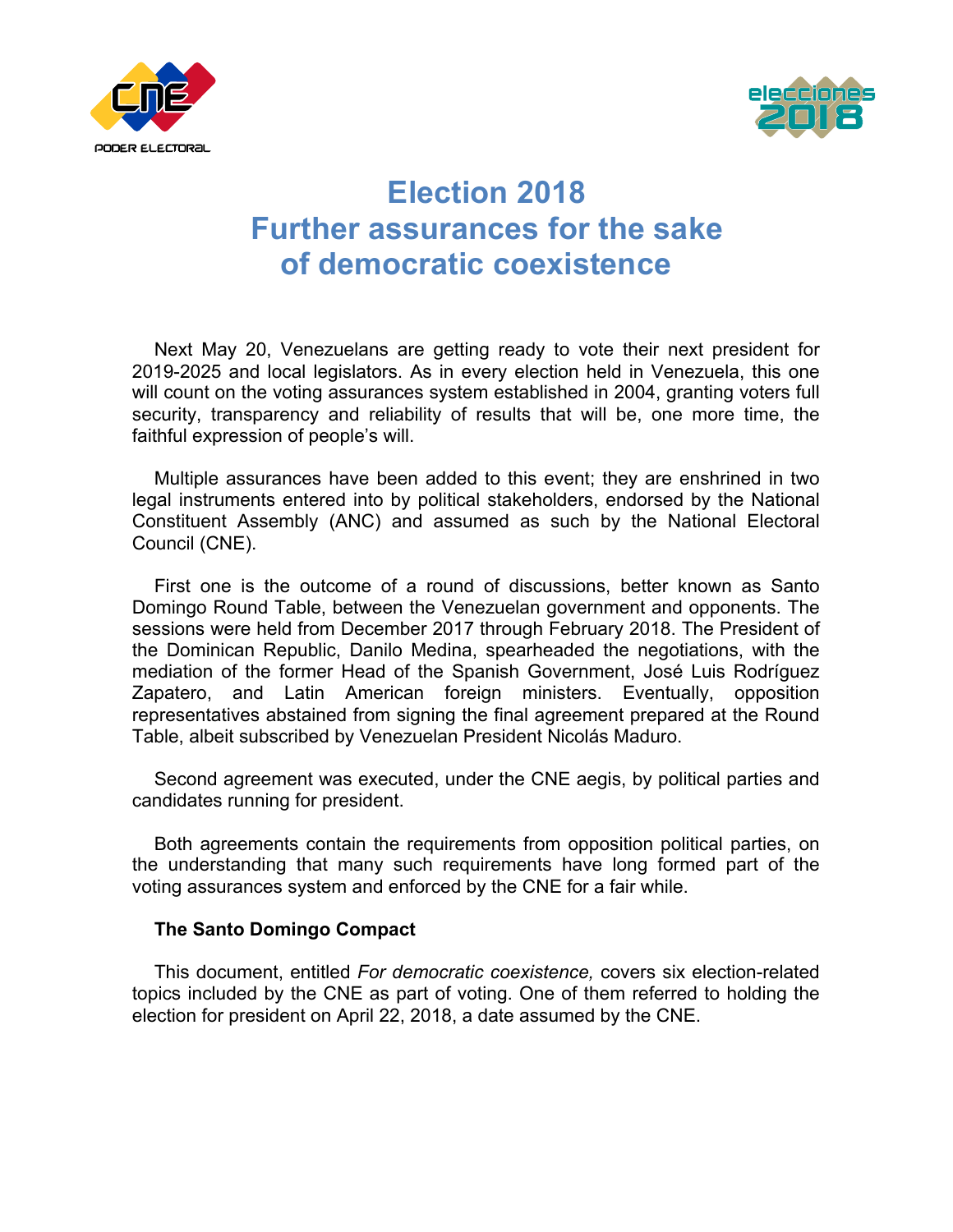



Election-related topics include, among others:

1. "Government and opposition agree to request the United Nations Secretary General to establish an election accompaniment and observation delegation, as well as a representation of accompanying countries, signatories of this agreement."

! *On February 19, the CNE extended an invitation to the UN Secretary General for the setup of an election accompaniment and observation delegation.*

2. "On the date of the call for the election, national polling stations shall be returned to their original sites; voters shall be apprised of it to the largest extent possible."

! *On February 20, the CNE reported on the reestablishment of polling stations to their original sites. Earlier, by the election of the National Constituent Assembly, some polling stations had been moved elsewhere as a result of the turmoil lifted by political parties and in order to safeguard voters.*

! *The whole list of polling stations has been posted on the CNE website.*

3. "All technical audits shall be conducted on the set standards, not inferior to the standards used in the elections of October 7, 2017 and December 6, 2015. Particularly, the aforementioned technical audits shall cover all the system components, including protocols and international observation."

 $\checkmark$  The schedule for the audits of the automatic voting system is in *place.*

! *Last March, an agreement was entered into by and between the CNE and the Latin American Council of Poll Experts (CEELA) for the involvement of a mission of the latter in the audits.* 

4. "Poll workers shall be timely chosen by lots under the appropriate supervision of the electoral power and notified accordingly."

! *In the original schedule for the presidential election on April 22, 2018, poll workers needed to be chosen on March 15. Following reschedule and the incorporation of the election of local legislators, the draw was also deferred.*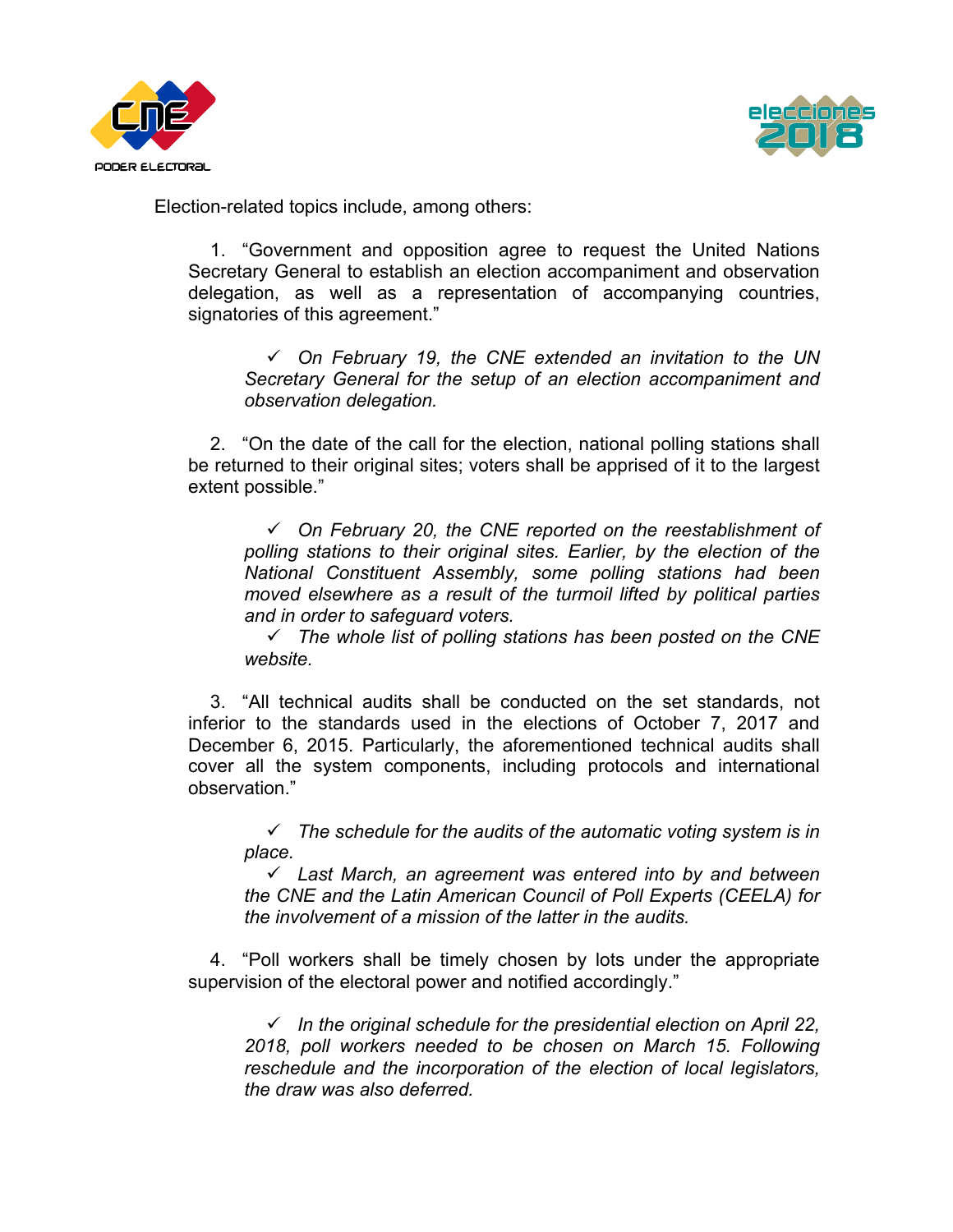



5. "The register of voters shall remain open until its update both in and out of Venezuela, from February 8 through February 15."

! *Special workdays for enrollment and changes in and out of Venezuela, envisaged by the CNE as part of the election schedule were set and accomplished on February 10-20. In view of the reschedule of the presidential election, this special activity would remain effective until March 10.* 

## **The Caracas Compact**

On March 1, under the CNE auspices, political parties and candidates running for president executed an agreement on election assurances. The parties to the agreement required concurrent election of the Venezuelan president and local legislators the second half of May. In light of such requirement, the CNE set May 20 for the election. As an agreement between the parties concerning the actions expected from the parties, many items do not directly involve the CNE. Furthermore, the agreement reasserts some matters raised under the Santo Domingo Compact and already addressed by the CNE.

Signatories arrived at the following arrangements:

1. "Government and opposition shall require the United Nations Secretary General to establish an election accompaniment and observation delegation, as ample and qualified as possible to cover all the election stages, in addition to any other delegations from any other international organizations and agencies, as mutually agreed. For such purposes, a joint commission of the parties shall meet with the United Nations Secretary General."

2. "Equitable access to domestic and foreign, public and private mass media and social networks during the election campaign. The parties promise to strictly observe sensible access to public and private mass media."

> ! *On March 10, the CNE approved the regulations on the election campaign.*

> ! *In accordance with the Electoral Processes Organic Law, mass media have a duty to make a sensible coverage and strike a balance in terms of time and space when reporting the activities of candidates.*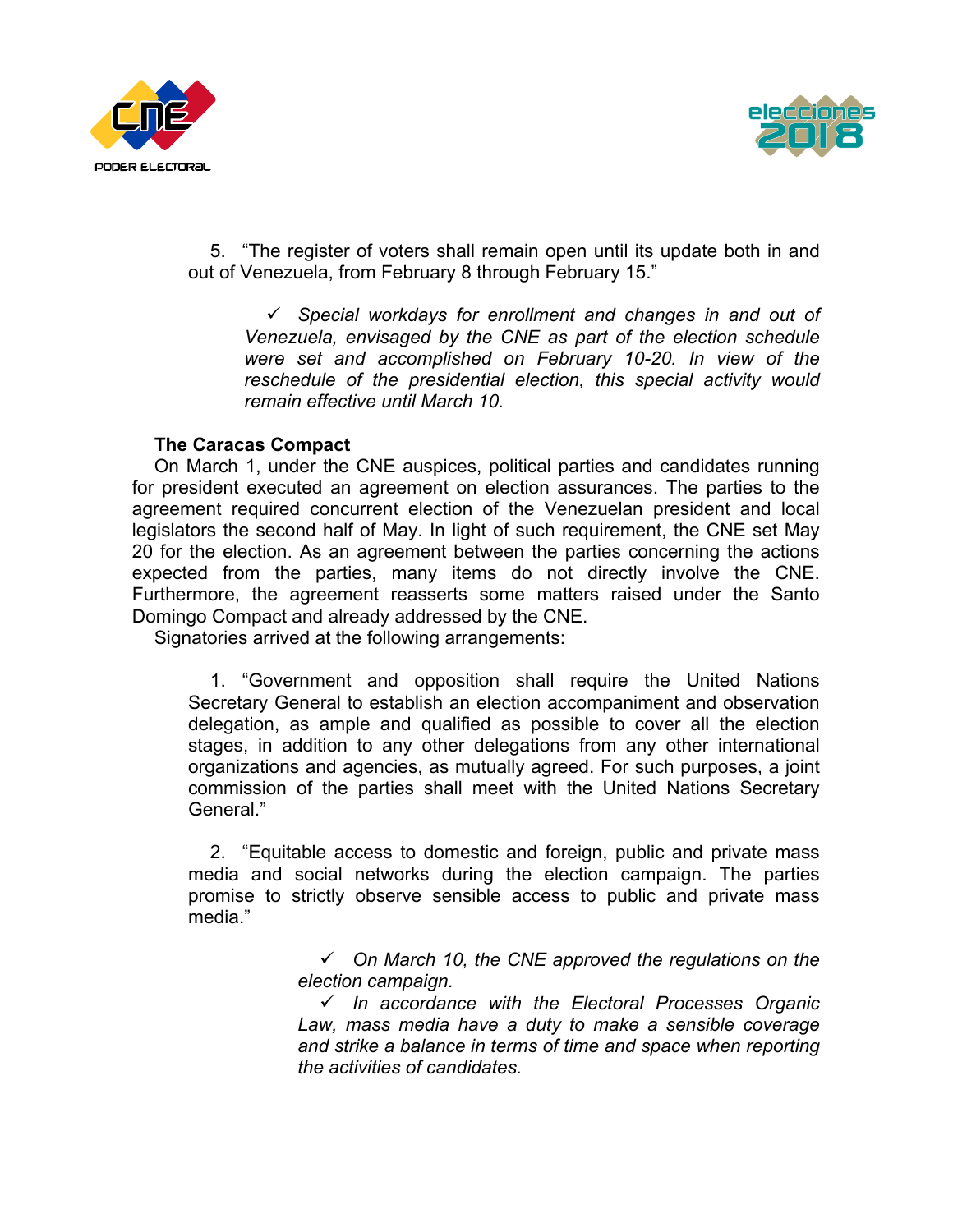



3. "By the date of the call for the election, polling stations shall be moved back to their original sites; voters shall be apprised of it to the largest extent possible."

> ! *The CNE had reported on the reestablishment of polling stations well in advance, on February 20. By early March, all polling stations had been moved back to their original sites.* ! *The whole list of polling stations has been posted on the CNE website since April 09.*

4. "All technical audits shall be conducted on the set standards, not inferior to the standards used in the elections of October 7, 2017 and December 6, 2015. Particularly, the aforementioned technical audits shall cover all the system components, including protocols and international observation."

> ! *Upon reschedule of the election and the relevant activities, the CNE resolved to repeat the audit of the register of voters, completed previously, on February 26, in order to include the movements recorded until March 10. By late March, the CNE had completed some customary audits that form part of the voting assurances system. Poll experts from the Latin American Council of Poll Experts (CEELA) witnessed the audit.*

5. "Poll workers shall be timely chosen by lots under the appropriate supervision of the electoral power and notified accordingly."

> ! *Last March 19, poll members and state and municipal boards were chosen by lots from the data base of the register of voters.*

> ! *Data base of the register of voters and software used for this step were audited and certified on March 14.*

> ! *The CNE approved dissemination by means of a poster of the steps to establish polling stations.*

6. "Backup sites of political parties for the election of May 20 shall be located in proximity no nearer than 200 meters from polling stations."

> !*The CNE resolved on April 10 that backup sites of political parties may not be located less than 200 meters from polling stations.*